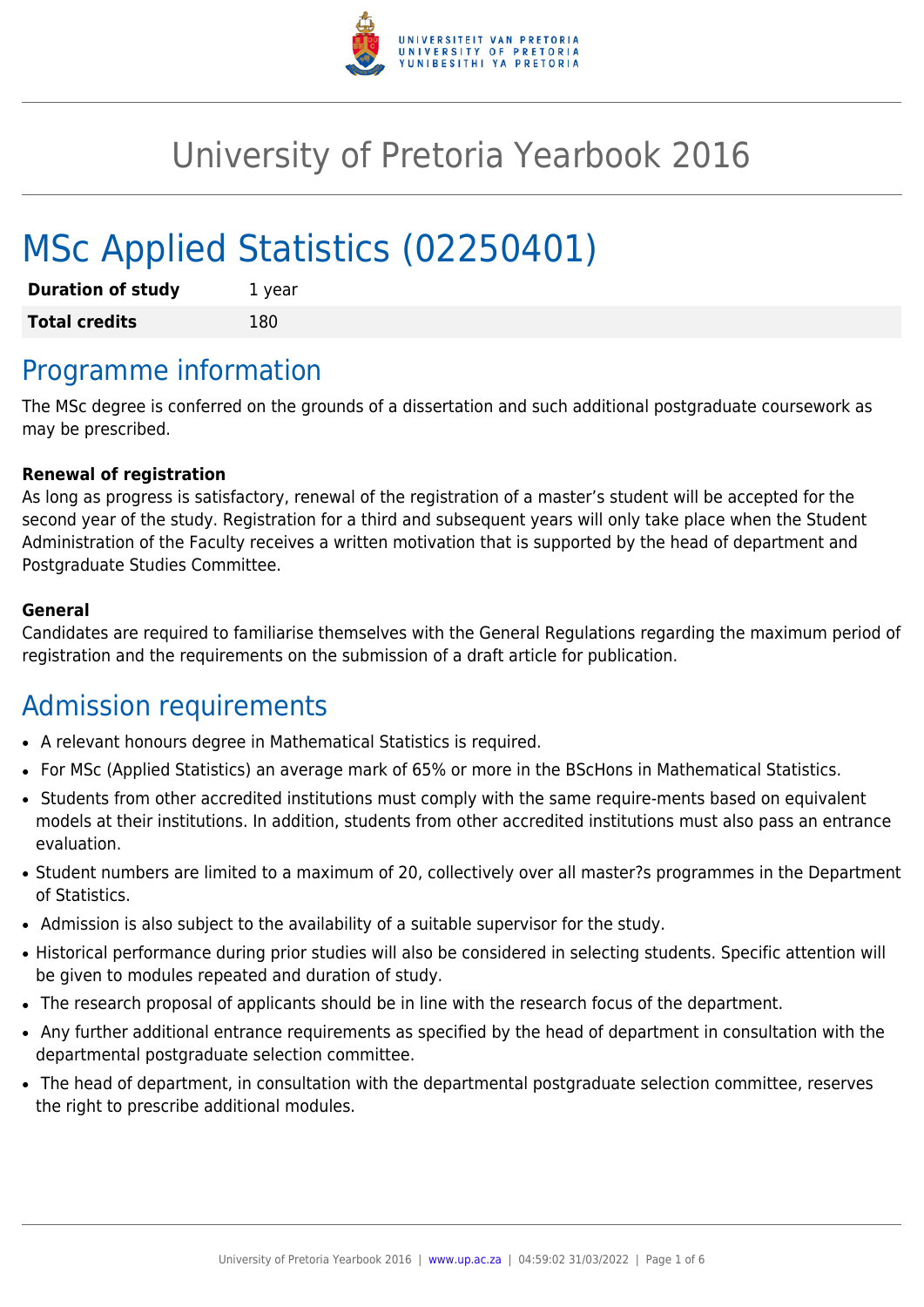

# Other programme-specific information

As long as progress is satisfactory, renewal of registration of a master's student will be accepted for a second year of study in the case of a full-time student. Renewal of registration for a third and subsequent years for a fulltime student will only take place when Student Administration of the Faculty receives a written motivation (the required form can be obtained from the Head of Department) that is supported by the Head of Department and Postgraduate Studies Committee. (Also see the General Regulations.)

Details of compilation of curriculum are available from the Head of the Department of Statistics as well as from the departmental postgraduate brochure.

A candidate must compile his/her curriculum in consultation with the head of department or his representative. Refer to the departmental website for further information.

# Promotion to next study year

The progress of all master's candidates is monitored biannually by the supervisor and the postgraduate coordinator. A candidate's study may be terminated if the progress is unsatisfactory or if the candidate is unable to finish his/her studies during the prescribed period.

Subject to exceptions approved by the dean, on recommendation of the head of department, and where applicable, a student may not enter for the master's examination in the same module more than twice.

# Pass with distinction

The MSc degree is conferred with distinction to candidates who obtain a final average mark of at least 75% and a mark of at least 75% for the dissertation/mini-dissertation from each of the members of the examination panel. Where a member of the examination panel awards a mark of less than 75% for the dissertation/mini-dissertation, that member of the examination panel must offer, in writing, support for his/her decision, or indicate in writing that he/she supports the examination committee's decision to confer the degree with distinction.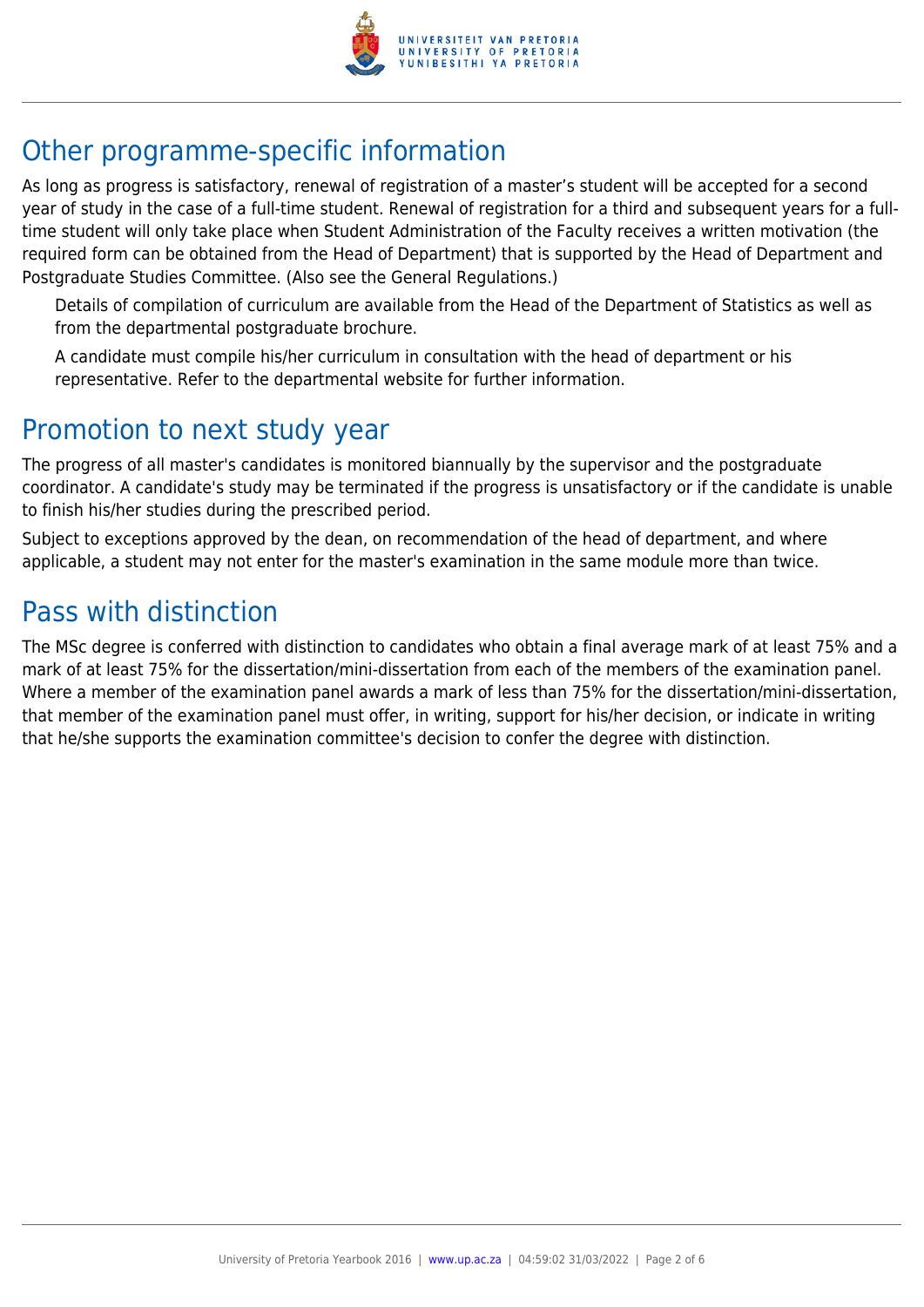

# Curriculum: Year 1

**Minimum credits: 180**

# **Core modules**

## **Statistical learning 880 (MVA 880)**

| <b>Module credits</b>         | 20.00                                        |
|-------------------------------|----------------------------------------------|
| <b>Service modules</b>        | Faculty of Natural and Agricultural Sciences |
| <b>Prerequisites</b>          | No prerequisites.                            |
| <b>Contact time</b>           | 1 lecture per week                           |
| <b>Language of tuition</b>    | English                                      |
| <b>Academic organisation</b>  | <b>Statistics</b>                            |
| <b>Period of presentation</b> | Semester 1 or Semester 2                     |

#### **Module content**

Supervised and unsupervised methods, including computational methods, within the broader context of data mining. Supervised learning. Linear methods for Regression, Classification and Prediction. Basis Expansions, Regularisation, Smoothing, Additive models and Support Vector Machines.

Unsupervised learning: Clustering, principal components, dimensional reduction. Data methods: Organisation of data and exploratory data analysis.

## **Capita selecta: Statistics 880 (STK 880)**

| <b>Module credits</b>         | 20.00                                                |
|-------------------------------|------------------------------------------------------|
| <b>Service modules</b>        | Faculty of Natural and Agricultural Sciences         |
| <b>Prerequisites</b>          | No prerequisites.                                    |
| <b>Contact time</b>           | 1 lecture per week, 1 other contact session per week |
| <b>Language of tuition</b>    | English                                              |
| <b>Academic organisation</b>  | <b>Statistics</b>                                    |
| <b>Period of presentation</b> | Semester 1 or Semester 2                             |

#### **Module content**

The module is primarily an article based on and covers the most recent literature that discusses the developments and research in, for example, Shewhart charts, Exponentially Weighted Moving Average (EWMA) charts, Cumulative Sum (CUSUM) charts, Q-charts, Parametric and Nonparametric charts, Univariate and Multivariate charts, Phase I and Phase II control charts, profile monitoring and other research topics.

## **Analysis of time series 880 (TRA 880)**

| <b>Module credits</b>  | 20.00                                               |
|------------------------|-----------------------------------------------------|
| <b>Service modules</b> | <b>Faculty of Natural and Agricultural Sciences</b> |
| <b>Prerequisites</b>   | WST 321 or TRA 720                                  |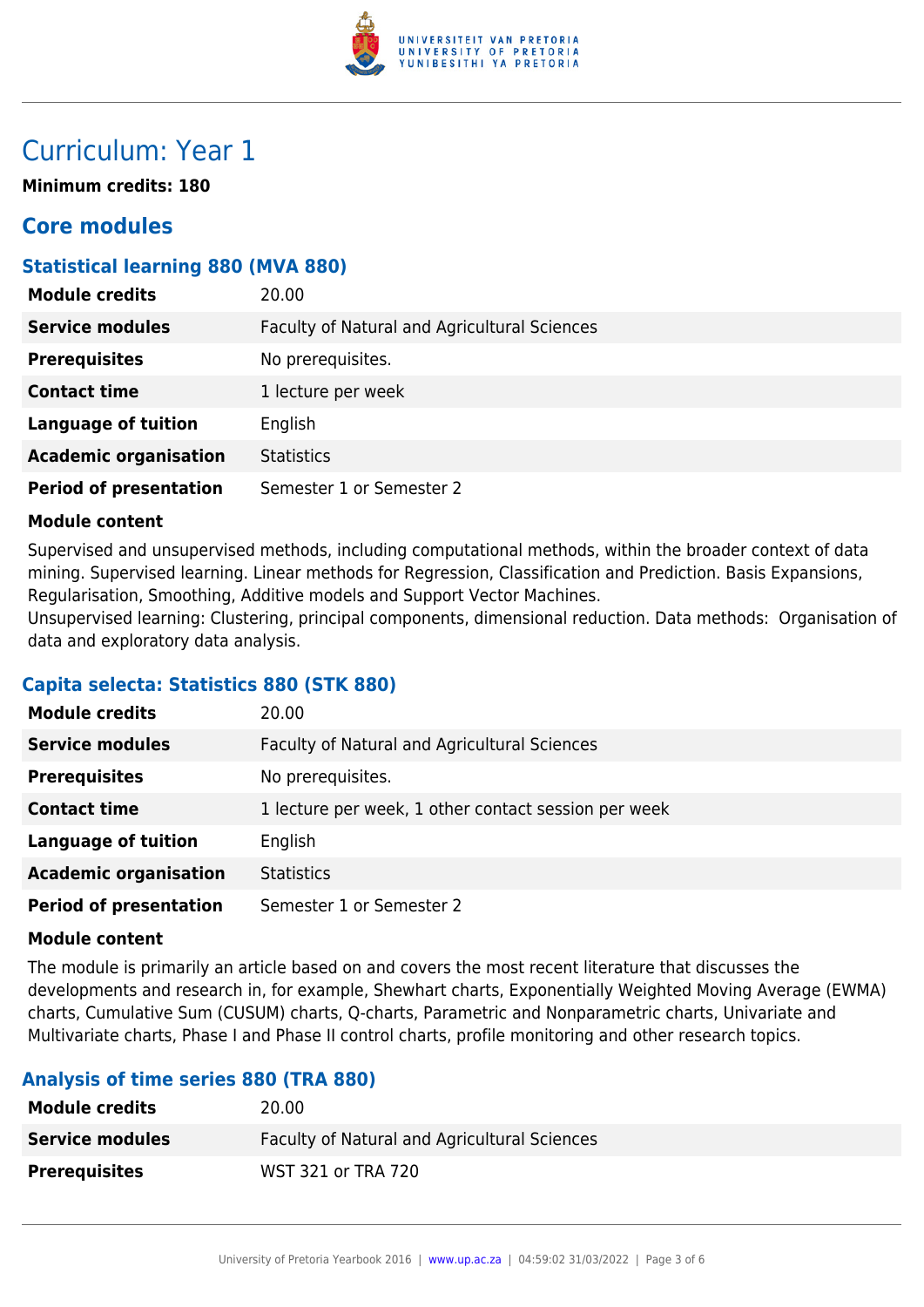

| <b>Contact time</b>           | 1 lecture per week       |
|-------------------------------|--------------------------|
| Language of tuition           | English                  |
| <b>Academic organisation</b>  | <b>Statistics</b>        |
| <b>Period of presentation</b> | Semester 1 or Semester 2 |

#### **Module content**

Difference equations. Lag operators. Stationary ARMA processes. Maximum likelihood estimation. Spectral analysis. Vector processes. Non-stationary time series. Long-memory processes.

## **Data analytics and visualisation 880 (TRG 880)**

| <b>Module credits</b>         | 20.00                                        |
|-------------------------------|----------------------------------------------|
| <b>Service modules</b>        | Faculty of Natural and Agricultural Sciences |
| <b>Prerequisites</b>          | No prerequisites.                            |
| <b>Contact time</b>           | 1 lecture per week                           |
| <b>Language of tuition</b>    | English                                      |
| <b>Academic organisation</b>  | <b>Statistics</b>                            |
| <b>Period of presentation</b> | Semester 1 or Semester 2                     |

#### **Module content**

Regression introduction: Simple and multiple regression. Multicollinearity, Heteroscedasticity, Ridge regression. Logistic regression: Estimation, inference and applications. Non Linear regression: Estimation, inference and applications. Text mining: Topic modelling with applications. Survival regression: Survival models applied in regression. Regression extensions: CART, MARS and Conjoint analysis.

### **Mini-dissertation: Mathematical statistics 895 (WST 895)**

| <b>Module credits</b>         | 100.00                                       |
|-------------------------------|----------------------------------------------|
| <b>Service modules</b>        | Faculty of Natural and Agricultural Sciences |
| <b>Prerequisites</b>          | No prerequisites.                            |
| Language of tuition           | English                                      |
| <b>Academic organisation</b>  | <b>Statistics</b>                            |
| <b>Period of presentation</b> | Year                                         |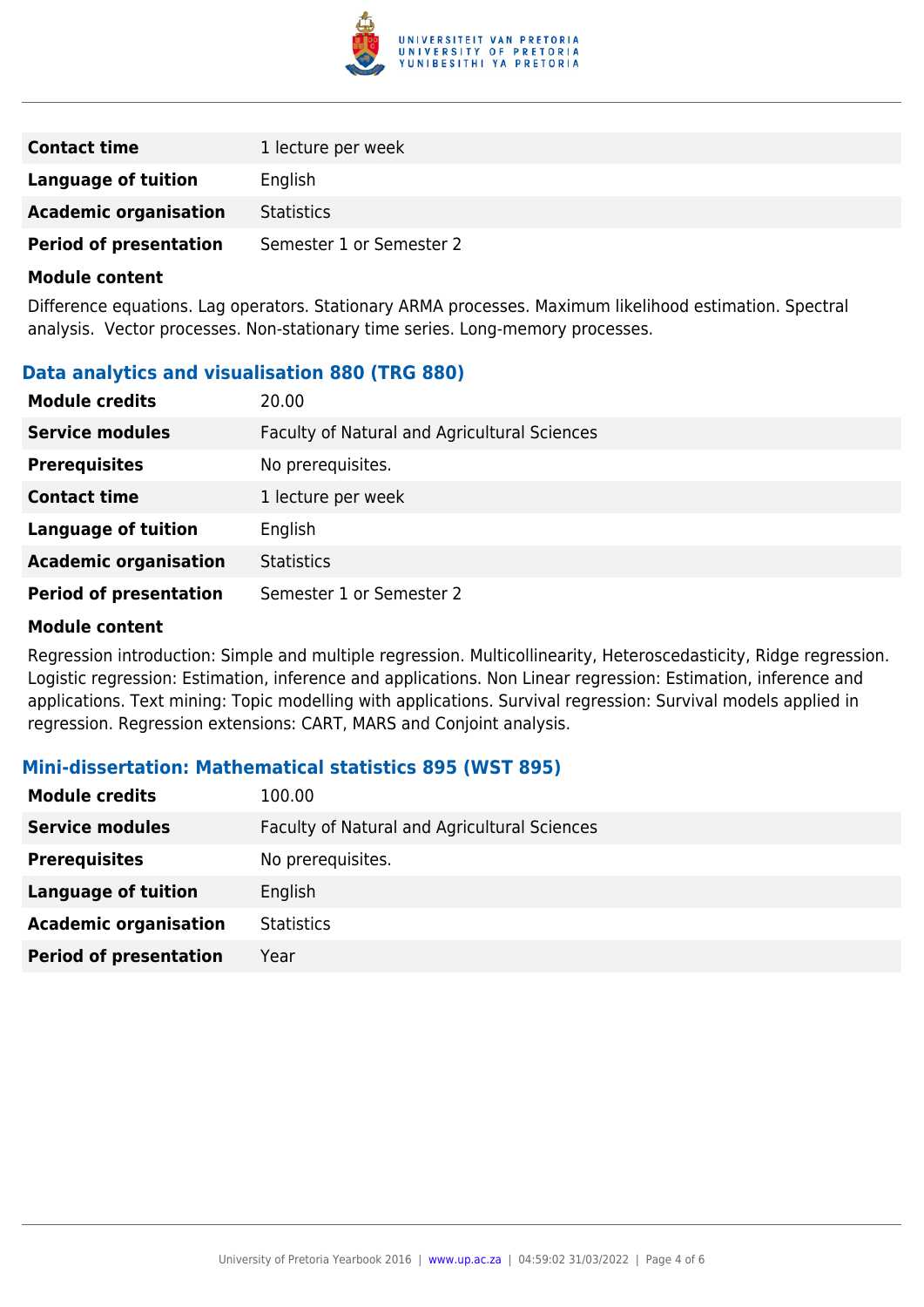

# Curriculum: Final year

**Minimum credits: 180**

# **Core modules**

## **Statistical learning 880 (MVA 880)**

| <b>Module credits</b>         | 20.00                                        |
|-------------------------------|----------------------------------------------|
| <b>Service modules</b>        | Faculty of Natural and Agricultural Sciences |
| <b>Prerequisites</b>          | No prerequisites.                            |
| <b>Contact time</b>           | 1 lecture per week                           |
| <b>Language of tuition</b>    | English                                      |
| <b>Academic organisation</b>  | <b>Statistics</b>                            |
| <b>Period of presentation</b> | Semester 1 or Semester 2                     |

#### **Module content**

Supervised and unsupervised methods, including computational methods, within the broader context of data mining. Supervised learning. Linear methods for Regression, Classification and Prediction. Basis Expansions, Regularisation, Smoothing, Additive models and Support Vector Machines.

Unsupervised learning: Clustering, principal components, dimensional reduction. Data methods: Organisation of data and exploratory data analysis.

## **Capita selecta: Statistics 880 (STK 880)**

| <b>Module credits</b>         | 20.00                                                |
|-------------------------------|------------------------------------------------------|
| <b>Service modules</b>        | Faculty of Natural and Agricultural Sciences         |
| <b>Prerequisites</b>          | No prerequisites.                                    |
| <b>Contact time</b>           | 1 lecture per week, 1 other contact session per week |
| <b>Language of tuition</b>    | English                                              |
| <b>Academic organisation</b>  | <b>Statistics</b>                                    |
| <b>Period of presentation</b> | Semester 1 or Semester 2                             |

#### **Module content**

The module is primarily an article based on and covers the most recent literature that discusses the developments and research in, for example, Shewhart charts, Exponentially Weighted Moving Average (EWMA) charts, Cumulative Sum (CUSUM) charts, Q-charts, Parametric and Nonparametric charts, Univariate and Multivariate charts, Phase I and Phase II control charts, profile monitoring and other research topics.

# **Analysis of time series 880 (TRA 880)**

| <b>Module credits</b>  | 20.00                                               |
|------------------------|-----------------------------------------------------|
| <b>Service modules</b> | <b>Faculty of Natural and Agricultural Sciences</b> |
| <b>Prerequisites</b>   | WST 321 or TRA 720                                  |